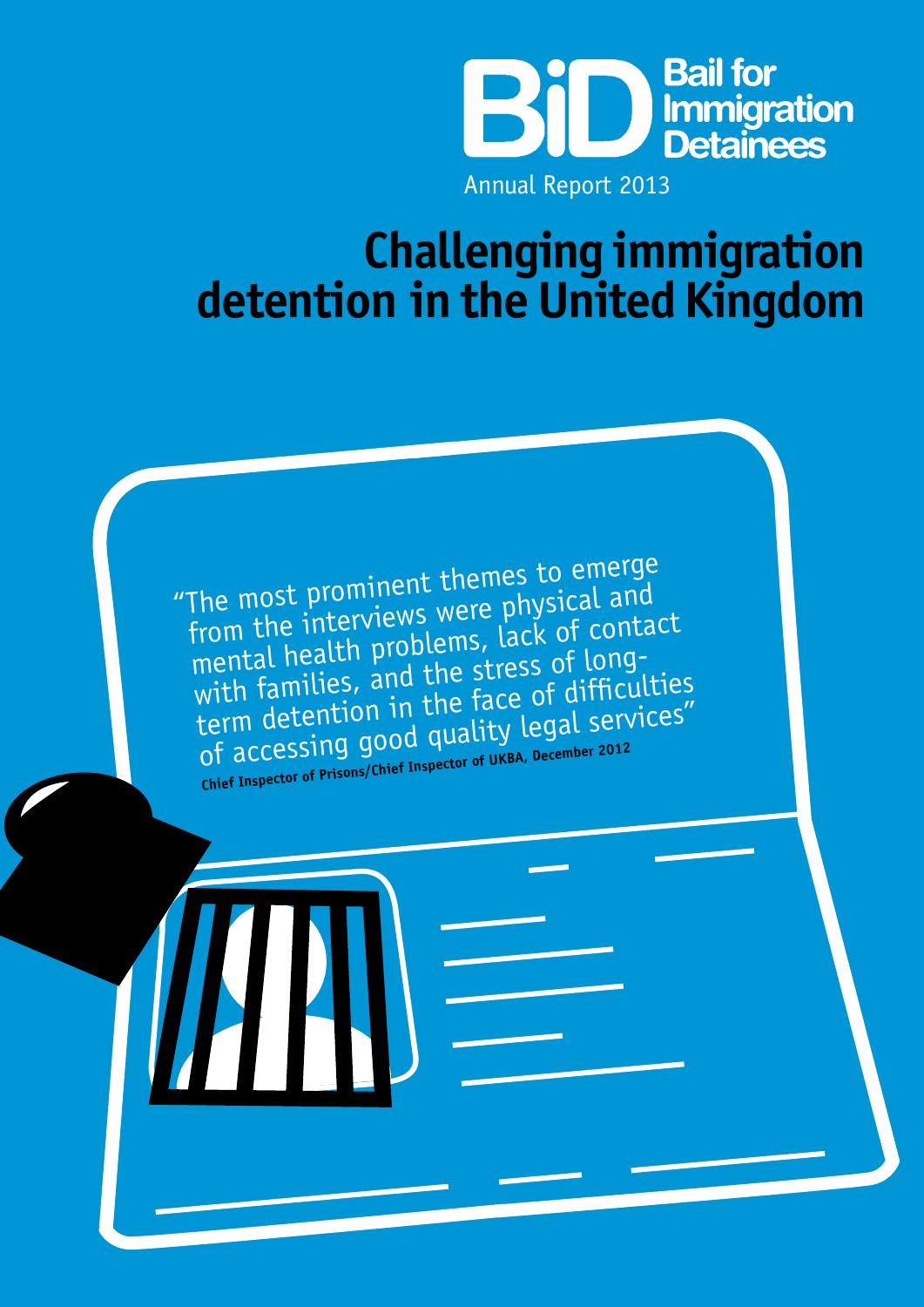"Many detainees were worried<br>about the progress of their cas<br>and needd help to navigate<br>policy and complex immigrati<br>legislation. However, access t<br>legal advice and representation<br>was problematic, with legal a<br>restrictions about the progress of their cases and needed help to navigate UKBA policy and complex immigration legislation. However, access to legal advice and representation was problematic, with legal aid restrictions and poor quality advice regularly cited as major difficulties. In our surveys, only 31% of detainees said they were getting free legal advice.

**HM Chief Inspector of Prisons for England and Wales, Annual Report 2011-12**

"The Committee remains concerned at: (c) the absence of limit on the duration of detention in Immigration Removal Centres. The Committee urges the State party to (a) ensure that detention is used only as a last resort in accordance with the requirements of international law and not for administrative convenience."

 **UN Committee Against Torture report – May 2013**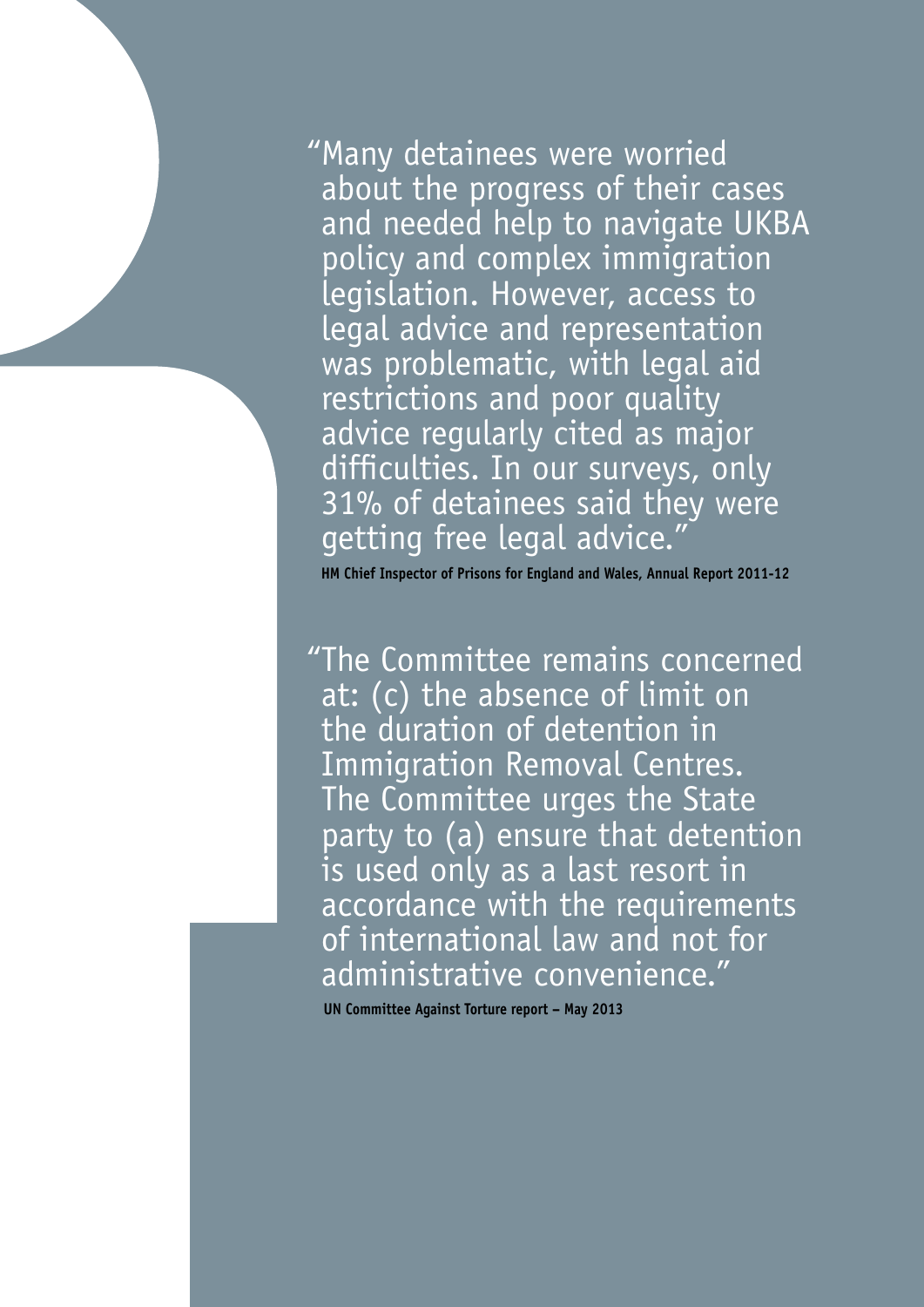### **Bail for Immigration Detainees**

#### **What is immigration detention?**

There are currently twelve immigration removal centres (IRCs) in the UK (a former prison has just opened as an IRC, and there is a `family removal centre') and people can also be held post-sentence in prisons under Immigration Act powers. Anyone subject to immigration control in the UK can be held in one of these centres pending either a consideration of permission to enter the country, or pending deportation or removal. IRCs are just like prisons. Freedom of movement is severely curtailed and individuals held in them have limited access to the outside. The power to detain has been conferred on the Home Secretary under a number of Immigration Acts and these powers are devolved to immigration officers. This means that a court does not authorise the decision to detain, continued detention is not subject to a time limit, and individuals in detention are not entitled to an automatic bail hearing.

**BID believes that asylum-seekers and migrants in the UK have a right to liberty and access to justice, and should not be subjected to immigration detention. While detention exists, it should be sanctioned by a court and time-limited, and detainees should have access to automatic bail hearings with publicly-funded legal representation.**

#### **What does BID do?**

We challenge immigration detention in the UK through the provision of legal advice, information and representation on bail alongside research, policy, advocacy and strategic litigation. We do this by:

- Providing free information and support to detainees to help them exercise their right to liberty and make their own bail applications in court
- Preparing and presenting free applications for release on bail or temporary admission for some of the most vulnerable detainees
- Carrying out research and using evidence gathered to push for changes in policy
- Influencing decision-makers, including civil servants, parliamentarians and the judiciary through policy advocacy
- Raising awareness and documenting and publicising injustices through the media and with the general public
- Carrying out strategic litigation

"It would not have been possible without you all. Thank you to you and all of BID. Thank you for putting all the evidence together and fighting all the points made by the UKBA. I will always be grateful."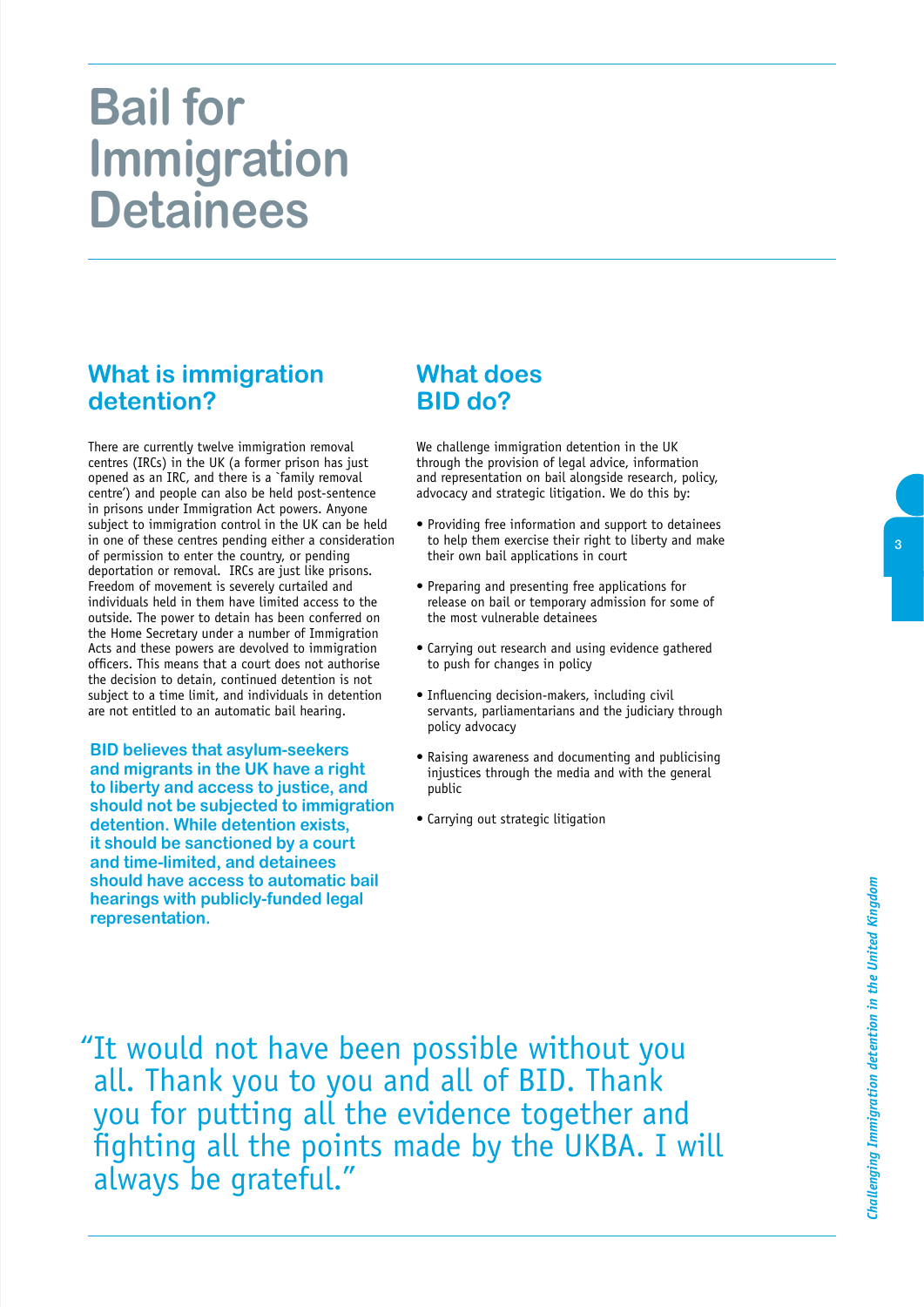# **Highlights of the year**

- *•* 3,367 **people provided with legal advice, information or representation**
- *•* **At least** 413 **people released from detention with BID's support**
- *•* 43% **success rate in securing bail in represented cases**
- *•* 55 **bail workshops or legal surgeries held in** 6 **detention centres attended by** 1,282 **people**
- *•* 2 **research reports published**
- <sup>23</sup> clients referred for Judicial Review or civil claims for unlawful  **detention**
- *•* 30 **children reunited with their parents after BID secured their parents' release from detention**
- *•* 2 **surveys conducted into legal representation in detention**
- *•* 4 **consultation submissions prepared**
- *•* 6 **presentations delivered**

"In my case I learned a lot with advice from BID, like Section 4 bail address, what is a surety and what is expected from him, to represent myself at the IAC or to prepare my application for bail, temporary release/ admission. I prepared a bail application myself 4 times, and am doing so as well for appeal against the UKBA deportation decision and cessation of my refugee status."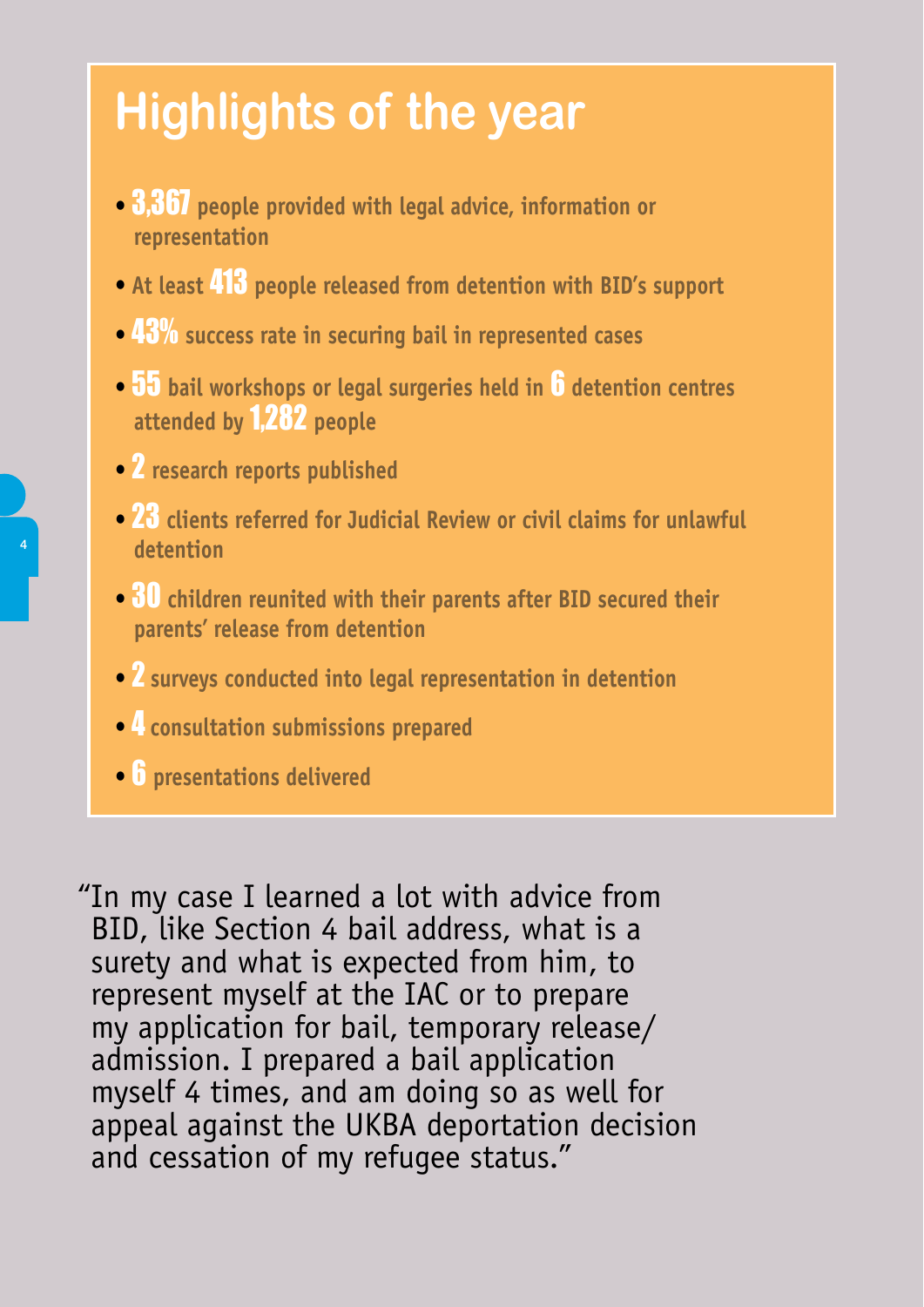### **Director and Chair's report**

The dust had barely settled on the Legal Aid Sentencing and Punishment of Offenders Act 2012 which, at a stroke, removed immigration and human rights from the scope of legal aid, when the Ministry of Justice swiftly followed up with its `Transforming Legal Aid' consultation. This document made it clear where the collateral damage would be and its intention to decimate legal aid further by stopping: "Immigrants who have barely stepped over the border, or may even be here illegally, qualifying for civil legal aid" (MoJ press release '*Making legal aid fairer for taxpayers'*, 9th April 2013). Proposals set out in the consultation document included denying anyone not lawfully resident in the UK access to legal aid as well as transferring the financial risk of legal advice on challenges to government decisions via Judicial Review to the lawyers preparing the case. BID, along with other lawyers and NGOs in the sector, submitted robust and detailed objections to these proposals. We're not however, holding our collective breath in anticipation of changing the government's mind.

In the meantime, our clients face a worryingly uncertain future. Our two surveys into legal representation in detention of 2012/13 tell the emerging story: in the first one of the year, 79% of respondents had a legal representative; in the second one of the year, just 43% did. 26% of respondents had never had a lawyer while in detention. And the waiting times to see a lawyer are going up – 29% had waited longer than 3 weeks to have their first appointment with a lawyer.

The number of detention spaces has increased over the last year to over 4,000 and the number of detainees held in prisons under immigration powers post-sentence has increased to 937. And a new detention centre has opened in a former prison.

Taken together, these are the most damaging changes I have seen in my 8 years with BID. And it is difficult to predict their full impact, other than that they will bring more suffering.

BID's challenge is to grapple with these changes – all of which affect our clients as well as our ability to deliver our legal casework to all that need it. We have tried to maintain our flexible approach by delivering a mix of workshops and legal surgeries, by delivering ad-hoc workshops in prisons, and providing written advice to prisoners

who approach us for assistance, at the same time as maintaining a limited representation service for the most vulnerable. We are hugely indebted to the barristers that represent our clients pro bono and our indefatigable and dedicated casework volunteers who work tirelessly to support legal staff to provide ever more needed assistance to vulnerable people in detention.

We are quite rightly renowned for the quality of our research and policy work which, in the last year, resulted in the publication of two new reports: our second report into immigration judge decisionmaking (*The Liberty Deficit)*-revealing that the immigration bail system which is supposed to operate as a proper check on the use of detention and act as a safeguard against unfair decisionmaking, is failing to do so; and the first ever research in the UK into families separated by detention *(Fractured childhoods: the separation of families by immigration detention).* The report presented evidence of cases in which the UK Border Agency repeatedly failed to safeguard children when making decisions to detain their parents, with appalling consequences for the children concerned. The cases of 111 parents with 200 children were examined for the research. Unbelievably, in 15 cases, the parents were deported or removed from the UK without their children.

In the light of all the external changes, going through our three-yearly strategic planning exercise was all the more important, if only to reaffirm that BID is still needed and has a crucial role to play. Part of the process involved reflecting on just how much had been achieved over the previous three years, and to try and equip ourselves as best we could to face an uncertain future. Our core objectives remained unchanged and the need for BID's work has become more urgent. The commitment to challenging immigration detention in the UK through high-quality legal casework, detailed evidence produced to challenge detention policies and practices remains and is as strong as ever. We know we make a difference – to individuals and at a strategic level - as you will see in the stories and achievements that follow. Heartfelt thanks to all who have contributed to these achievements – staff, trustees, funders, supporters, volunteers, other lawyers and NGOs working with detainees – the contributions that each and every one of you makes are vital as we face these daunting future challenges.



**Celia Clarke, Director**



5

**Rajeev Thacker, Chair of the Board of Trustees**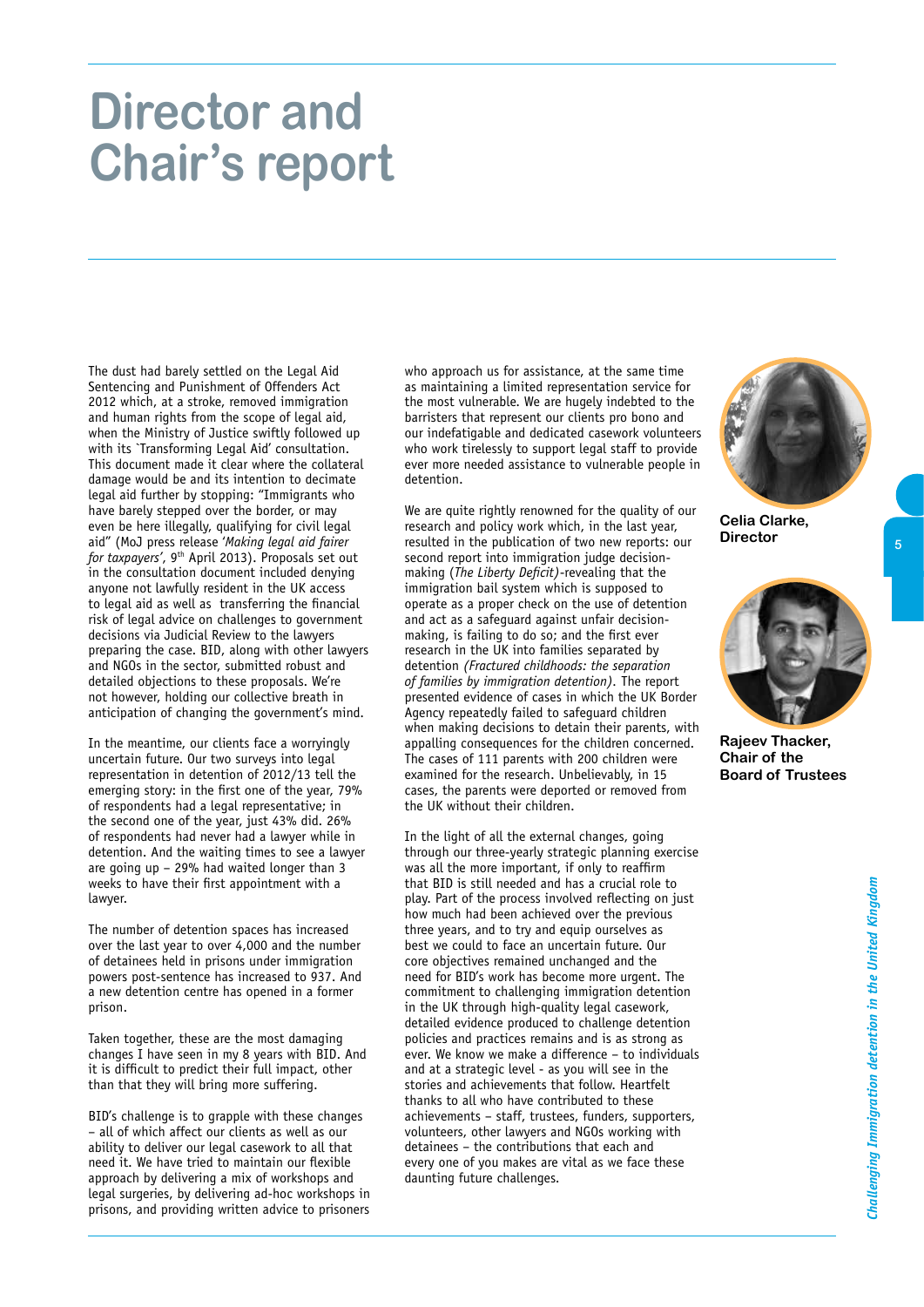### **Bail casework and outreach**

Overall, BID's three offices in London, Oxford and Portsmouth provided support of some form, including one-off advice, telephone advice, workshop advice and representation to a total of 3,367 people during the year. 2,085 became clients. This represents yet another significant increase (26%) in the number of people in detention that we have assisted.

We prepared a total of 216 bail applications, 30 fewer than last year. This decrease was offset by the increase in numbers of people supported overall. Of the 216 cases prepared, 148 were heard in court, and 64 were granted bail – a 43% success rate, which is significantly higher than the national average from HMCTS official figures (for the period April 2012 to March 2013) of 34%. On two occasions in court, immigration judges commended the quality of BID's court bundles: (from the barrister's note: "IJ \*\*\*\* said that she was very impressed with the court bundle and wanted to thank BID for preparing such a well-prepared bundle").

We carried out a total of 55 bail workshops and/or legal surgeries (one-to-one advice) in six detention centres, attended by 1,274 individuals. Again, this is a slight increase on last year's total of 1,228. In addition to our workshop programme in immigration removal centres, we ran one-off workshops in three prisons: HMP Holloway, HMP Brixton, and HMP Peterborough. This was in response to the alarming increase in foreign national prisoners detained in prisons beyond their release date under immigration powers. We supported 35 prisoners through these workshops making a total of 1,309.

Of the individuals provided with support from BID and for whom we have been able to ascertain the outcome, 349 were released. Added to the grants of bail, at least 413 people were released from detention with BID's support.

|                        | <b>Entered during 2012</b> | Number of people seen<br>at BID workshops/legal<br>surgeries | <b>BID workshop/surgery</b><br>attendees for year 12-13<br>as % of total throughput<br>of people for the centre for<br>whole of 2012 |
|------------------------|----------------------------|--------------------------------------------------------------|--------------------------------------------------------------------------------------------------------------------------------------|
| Yarl's Wood<br>(368)   | 3535                       | 325                                                          | 9%                                                                                                                                   |
| Harmondsworth<br>(615) | 2747                       | 409                                                          | 15%                                                                                                                                  |
| Colnbrook<br>(408)     | 4478                       | 323                                                          | 7%                                                                                                                                   |
| Campsfield<br>(216)    | 1964                       | 128                                                          | 7%                                                                                                                                   |
| Dover<br>(316)         | 2610                       | 48                                                           | 2%                                                                                                                                   |
| Haslar<br>(160)        | 277                        | 41                                                           | 15%                                                                                                                                  |

#### **BID workshop and legal surgery attendee numbers as proportion of throughput in each IRC**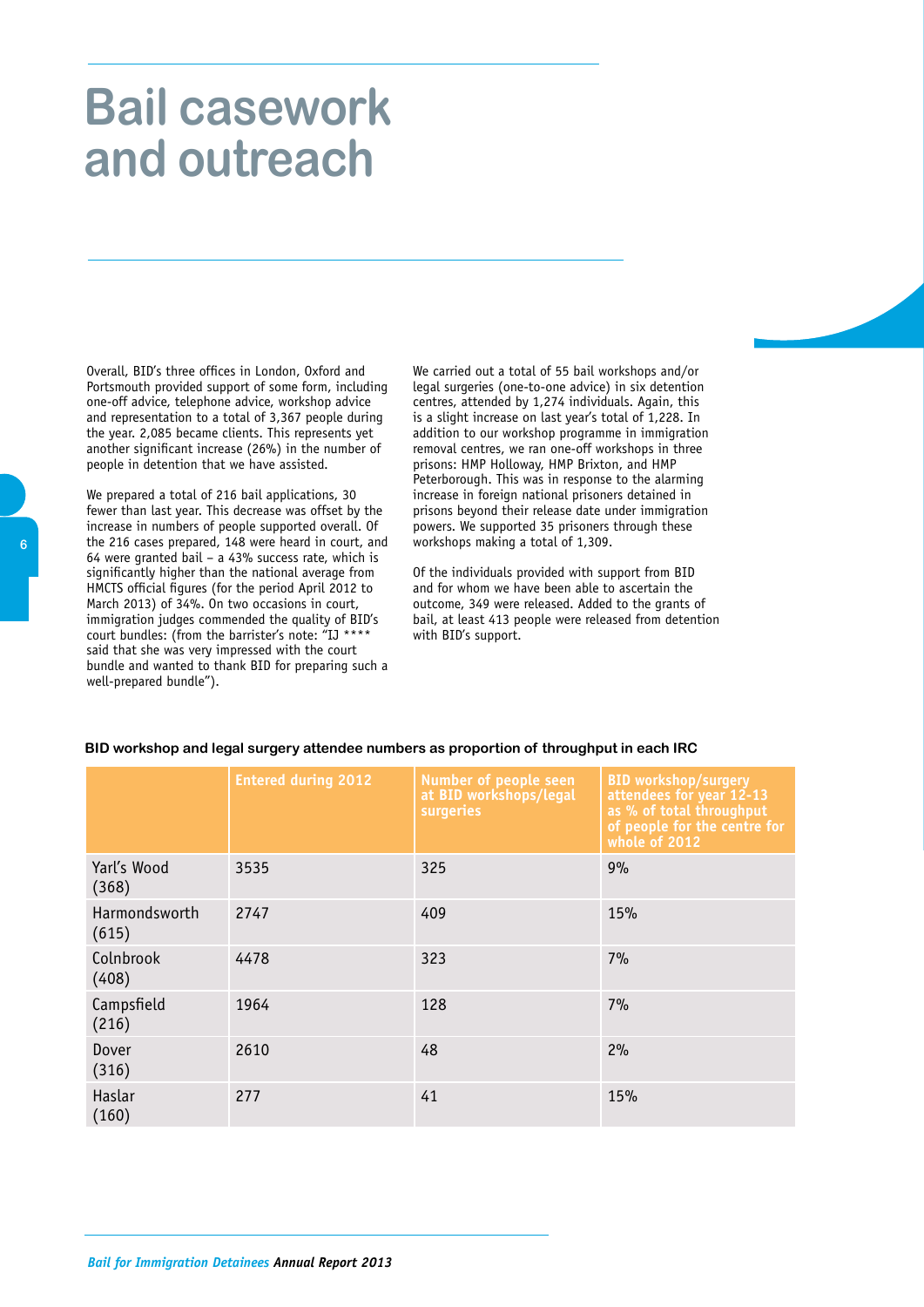### **Comments from clients who had attended workshops:**

All the information is very useful to gain knowledge and access on what is available to all detainees.

The workshop was very helpful thank you.

I am happy

Continuing the workshop will<br>be helpful.

BID is doing a great job in Yarl's Wood

I felt good and at ease when I got to talk to them because I was really worried before now I am better

I cannot make it better because it is already the best

I just want to say a big thank you for helping

It has been helpful to me

Wish this help was available immediately one is detained

It is good advice

I think everything on the workshop was very fine

Keep the standard of what you are doing. You are doing great. Well done! I think it was very

> The visit was very useful and productive. Well done.

I would like BID every week coming to the centre and advising people very helpful

informative and cover all I needed to know about bail so it was complete

It was very good! Thank you so much.

### **As well as from those we represented:**

BID was so helpful to me and they call me every 2 days.

The follow up and care and concern from especially \*\*\*\*\*\*\*\* was excellent

Only wish I had contacted BID earlier

The barrister, she's really good

Good/very good. I am very happy with them.

Thanks everyone who helping me

Well done and keep up the good work.

Thanks to all the team especially \*\*\*\*\*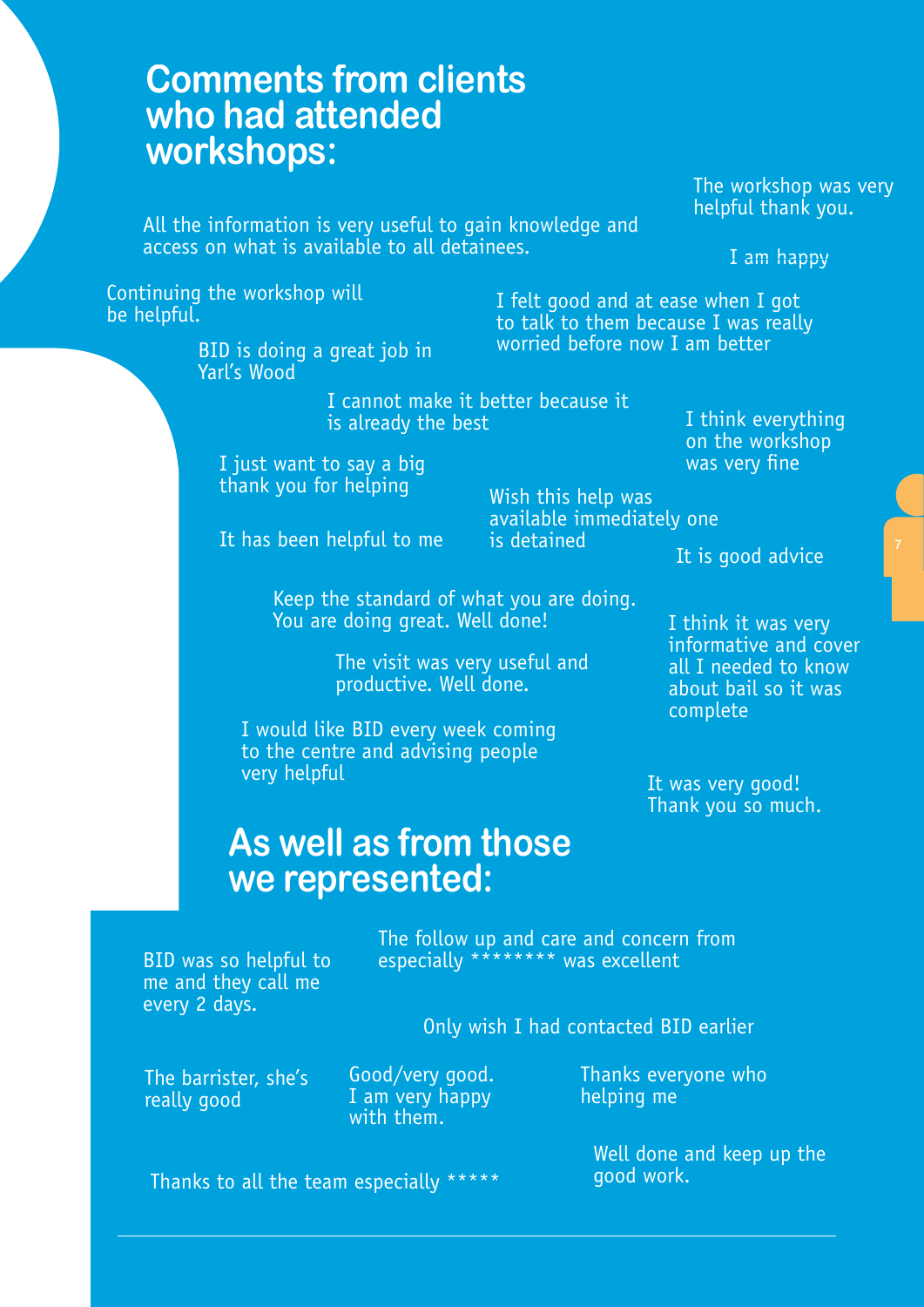### **Examples of cases from our Oxford office**

# **Strategic Litigation**

**AK, a Lebanese national, had been living in the UK for over 22 years. In spite of his strong family connections (wife and three children, all British) he had been in immigration detention for over two years on a previous occasion, BID securing his release. The client was redetained due to some administrative errors and spent nine months in immigration detention until BID successfully obtained his release for the second time. The case has been referred to a solicitor for a potential civil claim for unlawful detention.** 

**NY, from the West coast of Africa had a number of very complicated medical conditions and should never have been detained. The Home Office's own summary noted:** 

*'Mr Y has a few medical issues, these are currently being treated. He has regularly medical assessment of his Diabetes type2, Sickle cell disease, High Blood pressure, Blind in the Right eye and Hepatitis B'.*

**In spite of this, the Home Office opposed release. After spending 13 months in detention, BID applied for bail for him whereupon he was immediately released by the Immigration Judge. BID referred his case to solicitors for his substantive immigration case as well as for an unlawful detention claim.**

Our strategic litigation work consists of two elements: referral of cases for unlawful detention actions – whether civil claims or judicial reviews – and acting as interveners or providing witness statements when appropriate in particular cases focussing on immigration detention.

Twenty-three clients were referred for judicial review or civil claims for unlawful detention in the last year. Outcomes of previous referrals during the year include damages awarded of £63,500 for a mum separated from her son (£5,000 damages for the son) and £10,000 for a father who was separated from his young children and pregnant wife.

We were involved in just one intervention during the year. The case of **Abdi v United Kingdom (application no. 27770/08) 9 April 2013** reached the European Court of Human Rights. Mr Abdi was a Somali national who was kept in detention for more than three years pending his proposed deportation to his country of origin. It was alleged he was failing to cooperate with his own removal.

In our submissions in this case, we indicated that the effect of the Court of Appeal's decision of July 2007 in this case was to limit the power of domestic courts to review detention pending deportation. The Court held that Mr Abdi's detention from 3 December 2004 to mid-April 2007 was not lawful under domestic law because the regular reviews required by the Secretary of State's published policy on the detention of foreign national prisoners were not carried out. The Court held under Article 41 that the United Kingdom was to pay Mr Abdi 1,500 Euros in respect of non-pecuniary damages. It also awarded 7,000 Euros for costs and expenses.

In early 2013, BID provided a witness statement in a legal challenge to the Home Office's practice of using physical force when removing children and pregnant women from the UK, in the case of *R (on the application of Yiyu Chen and ors) v Secretary of State for the Home Department CO/1119/2013*.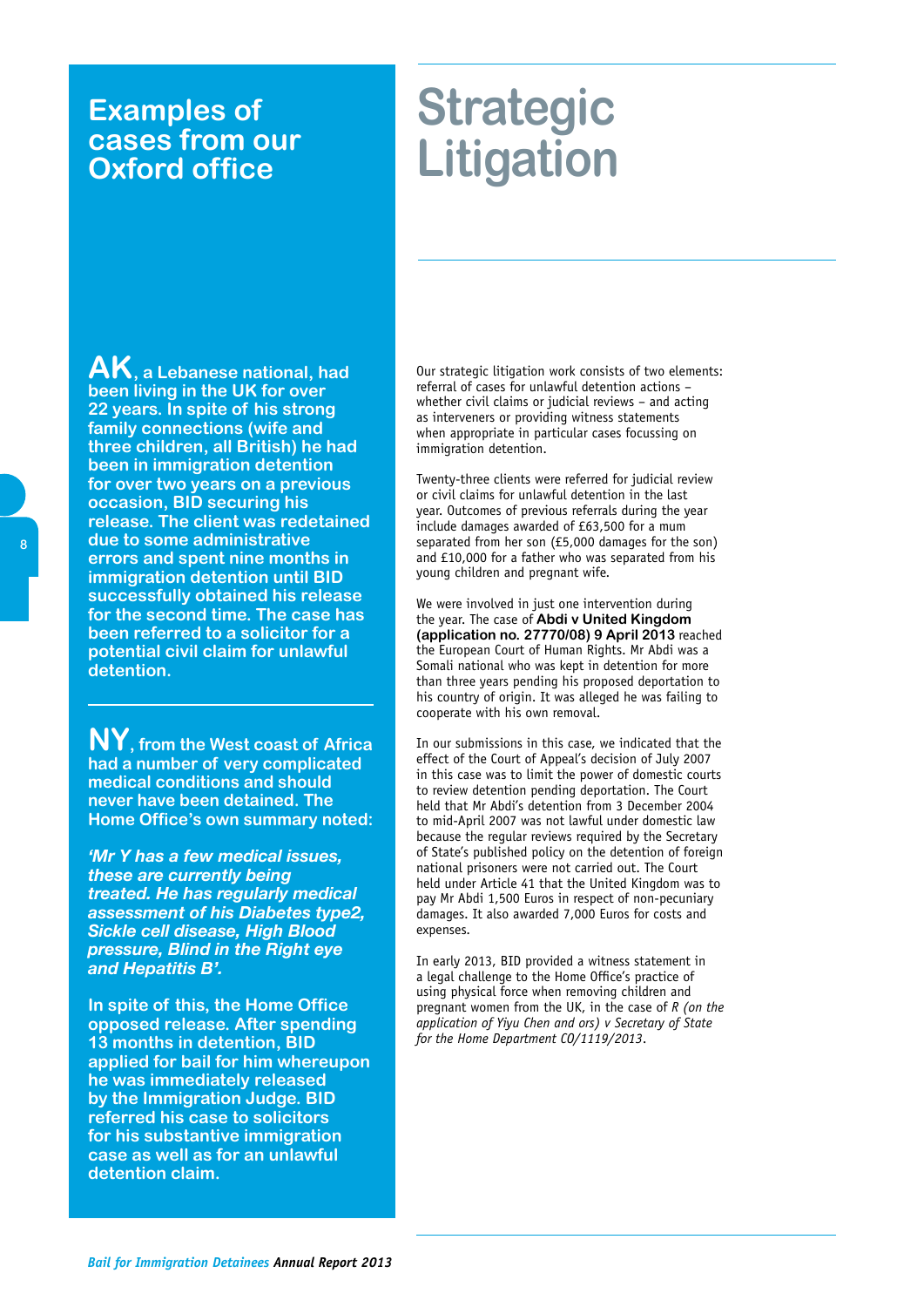## **Research, policy and advocacy to increase access to justice and challenge long-term detention**

**Our research, policy and advocacy works hand in hand with our legal casework to tackle the barriers that deny our clients access to justice and address the factors which contribute to long-term detention. The main barriers to access to justice relate to the bail process itself, including the availability of accommodation on release, inadequate legal representation in detention, while factors which contribute to longterm detention include lack of travel documentation and/or `co-operation' with re-documentation processes, mental health and the use of prisons as places of detention for foreign national time-served prisoners. One of the overarching themes for BID as an organisation has been legal aid and the last year has been particularly busy with two consultations on legal aid and the cuts to legal aid as a result of the coming into force of the Legal Aid, Sentencing and Punishment of Offenders' Act (LASPO).**



**Tackling the barriers to access to justice:** At the heart of our work is the use of data from our research reports and evidence from our casework to underpin all our policy and advocacy, as well as our strategic litigation. So it was especially important to produce a new report, the result of months of research, into the bail process.

Our latest research on bail decision-making, published in November 2012: `The Liberty Deficit: long-term detention and bail decision-making: a study of immigration bail hearings in the First-tier Tribunal', was the follow-up to initial research in 2010 (`A Nice Judge on a Good Day'). The research sought to examine whether the immigration bail system serves the needs of the long-term detainees who form the majority of BID's clients. The system must operate as a proper check on the use of detention and for this to be reflected in structures and safeguards that ensure fairness of outcomes. Our research showed that these safeguards are still failing and that, despite the implementation of new guidance for immigration judges, detainees continue to face an uphill battle in securing release on bail. We identified problems of disclosure of evidence by the Home Office to both the Tribunal and the applicant, as well as delays in Home Office providing accommodation on release, and much of our policy work since publication has been directed towards tackling these problems.

**Dealing with accommodation:** Without an address to go to on release, a detainee is unable to apply for bail. The Home Office provides accommodation to those who would otherwise be destitute. However, BID's clients have faced long delays in securing bail addresses from the Home Office. These delays are related to the administration of the application process, the risk assessment process involving both UKBA and Probation Trusts for detainees with a criminal conviction, and the procurement of accommodation under COMPASS contracts by UKBA's commercial partners. As well as collecting detailed information on the delays faced by clients and lodging complaints, we have produced briefing papers, and brought together the different parts of government responsible for the system functioning effectively. In early 2013, BID organised and chaired a meeting attended by representatives of the First Tier Tribunal judiciary, National Offender Management Service, London Probation Trust, UKBA Criminal Casework Directorate, and UKBA Section 4 operations and policy, in an attempt to identify steps that could be taken to reduce the high level of redundancy in the current system of checks given the bail grant rate, reduce the length of the bail cycle, and reduce time spent in detention prior to release on bail where it is granted. Information that we have gathered on delays is regularly provided to solicitors for potential litigation if necessary.

*Challenging Immigration detention in the United Kingdom*

Challenging Immigration detention in the United Kingdom

9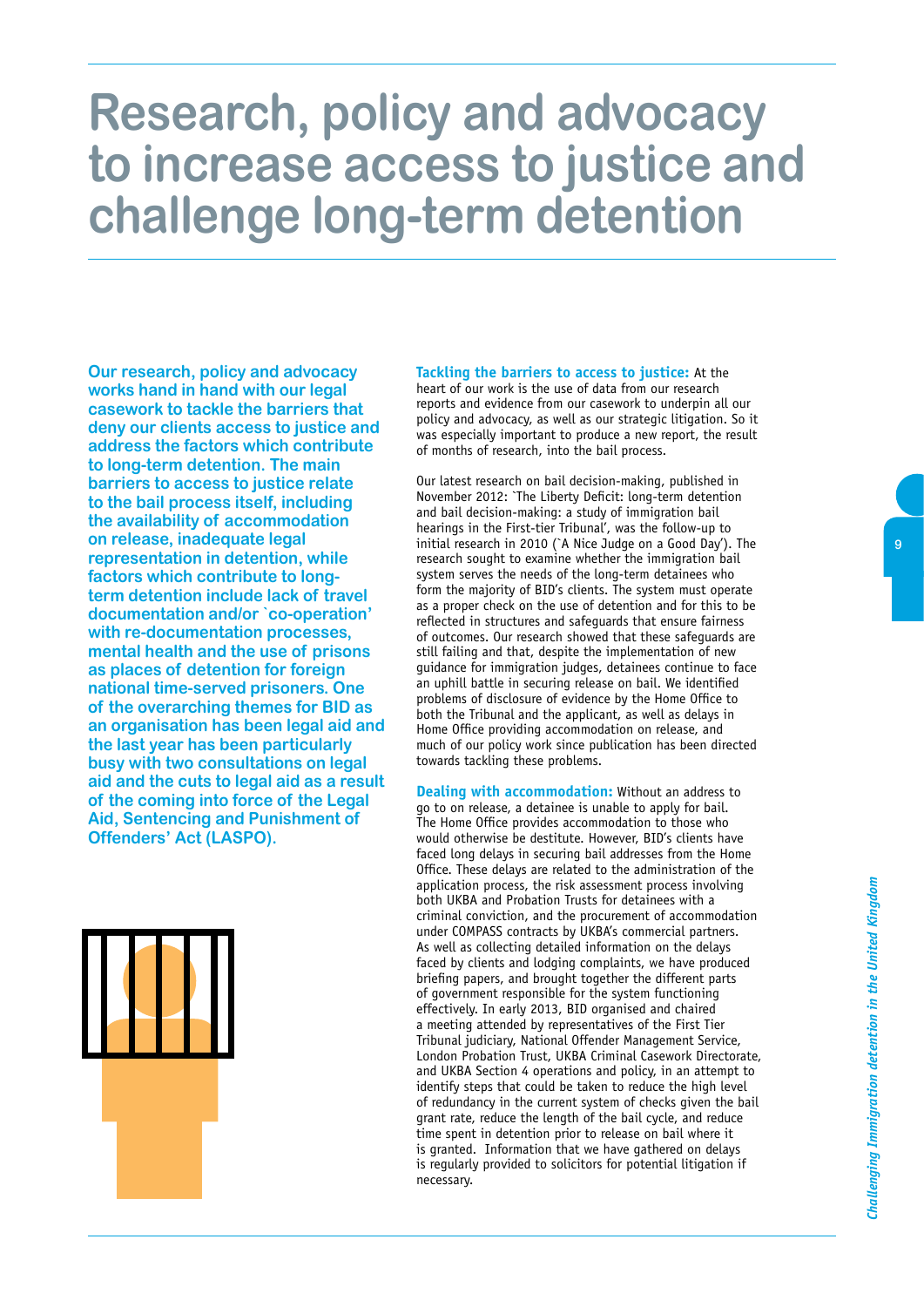#### **Research, policy and advocacy to increase access to justice and challenge long-term detention**

*Continued*

**Tackling risk and disclosure:** The Home Office routinely relies on assertions of risk of harm to the public on release, risk of re-offending, and risk of absconding to justify not only the initial decision to detain, but also the continued detention of foreign nationals, and to oppose release on bail. It is therefore crucial that, where up to date assessments of risk, prepared by criminal justice professionals working for NOMS, are available, this evidence is disclosed to all parties to decisions about release from detention, including the First Tier Tribunal and the bail applicant. BID's legal casework has repeatedly shown that this disclosure does not routinely take place, despite an agreement between NOMS and the Home Office for this to happen.

Following a number of meetings with NOMS managers, we wrote an internal briefing for legal managers entitled `Immigration bail: factors to consider in complex and high risk releases'. This is designed to capture learning and share understanding of the factors involved in release on bail of detainees with complex cases such as those with severe mental illness and care needs on release, or high risk ex-offenders.

#### **Legal advice and representation in detention:**

during the year we carried out two more of our sixmonthly surveys. This is a one-in-four survey of all our clients across the detention estate. We also, for the first time, began to survey our prison-held clients who are now routinely being held in prison post-sentence under immigration powers and who, as a result, face unique and unacceptable difficulties in accessing immigration advice. We also met with the Legal Services Commission (now the LAA) to ask for better provision of immigration advice in prisons, including information for detainees and prison officers about how to find immigration legal advice providers, and to press for the removal of funding disincentives for potential providers of immigration advice in prisons.

#### **Key findings from the survey** revealed the following:

- the percentage of interviewees with a legal representative at the time of the survey had dropped from the beginning of the year to the end of the year (post legal aid cuts via LASPO) from 79% to 43%;
- of those who had a solicitor the percentage using a private solicitor had risen from 25% to 33% during the year;
- those with a legally-aided solicitor had dropped from 75% to 67%;
- Interviewees with no solicitor at the time of the survey had risen from 21% to 57%,
- those who had never had a solicitor had risen from 9% to 26%.

#### **Responses to `How has not having a solicitor affected your immigration case?':**

*My case was affected badly as I have no one to represent me.*

*It is very bad having no solicitor. They can do whatever they want with you.*

*So much evidence and I don't know what to do. Am afraid I could go back home where I could be killed.*

*I can't do anything without a solicitor, too many papers UKBA sends I don't understand them. I feel helpless.*

*Had a big problem. Paperwork is overwhelming. Don't understand a lot of the English. I don't have money. Don't know where I am going.* 

#### **Mental health contributing to long-term**

**detention:** Working in partnership with the Association for Visitors in Immigration Detention (AVID) we prepared a briefing paper on mental health in detention which was used in meetings with mental health charities to raise awareness of our concerns, and to brief the HM Inspectorate of Prisons about our concerns at the treatment of severely mentally ill detainees in detention. We also published, with the Immigration Law Practitioners' Association (ILPA) a briefing for the Department of Health on the legal basis for immigration detention and release from detention, and how this interacts with transfers under the Mental Health Act 2008.

Our policy work with the Home Office focused on:

- Information gaps and the need for the Home Office to collect data on mental health across detention and to standardise data collection on self-harm; routine publication of such data; healthcare needs assessments and resources allocation in the new DOH-led budgets
- Mental Health Act transfers, including standardisation of MHA transfer protocols and independent oversight of MHA transfers from IRCs.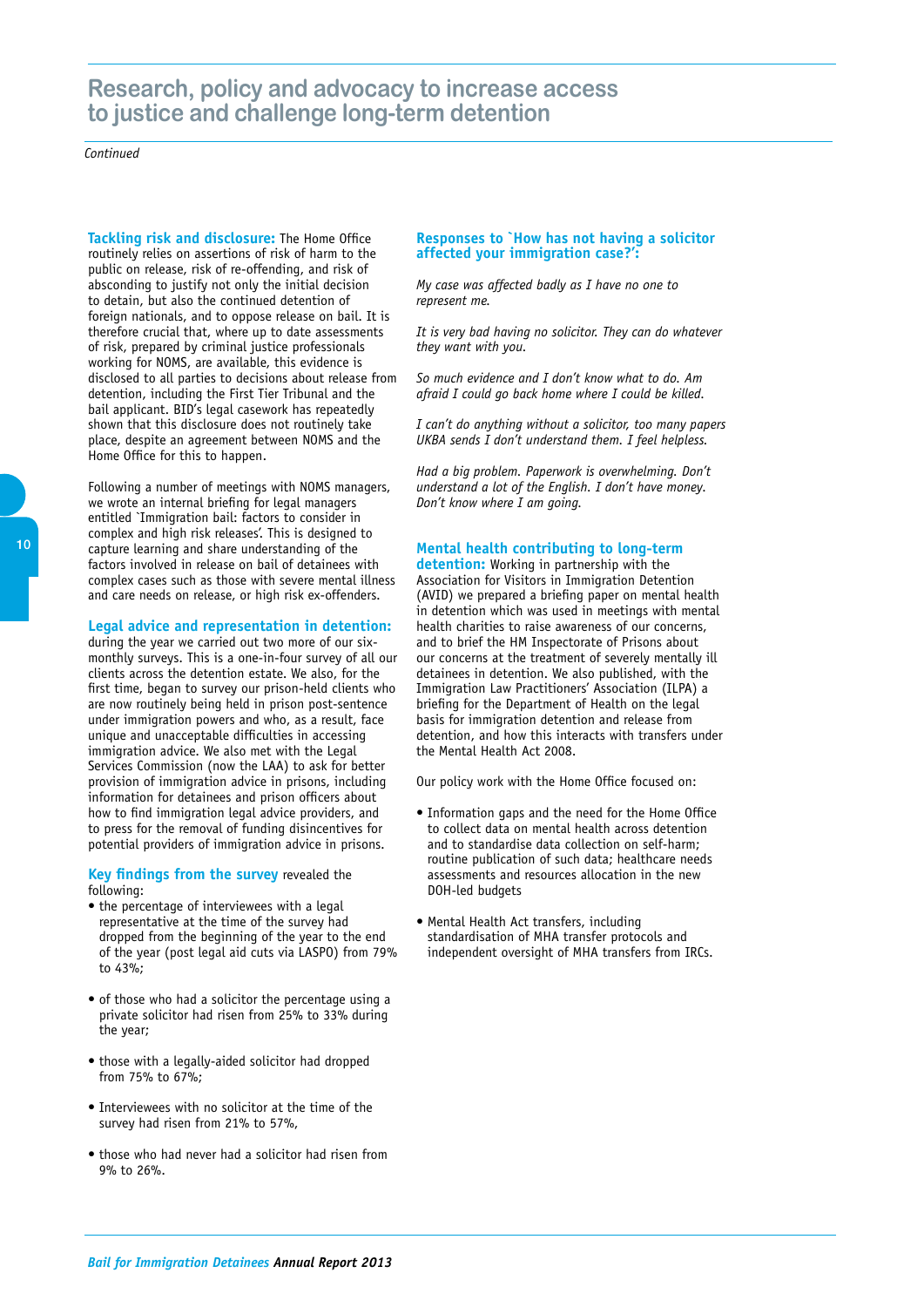# **Legal Aid (cuts)**

## **Other consultation responses and presentations**

**The full force of the LASPO cuts has yet to be felt, but an internal briefing document has been produced (`Ensuring best possible access to justice'), covering all areas of BID's work, including selfhelp materials, the delivery of immigration advice under legal aid, new delivery advice models and referrals, influencing and campaigning, and evidence collection. The intention is to ensure that BID staff and volunteers are able to help detainees get the best possible access to legal advice in the light of the cuts, whether that is through referrals, improvement of legal aid work delivery, public legal education and information for detainees.**

**We also submitted a comprehensive response to the `Transforming Legal Aid' consultation which proposed a further round of legal aid cuts which, if introduced, would have a catastrophic effect on our clients. These, coupled with new provisions outlined by Theresa May in her forthcoming Immigration Bill, will make Britain a very dangerous place in which to be a foreign national in future.**

#### **We wrote submissions to the following consultations:**

- Ministry of Justice consultation 'Transforming Rehabilitation – a revolution in the way we manage offenders' and foreign national offenders;
- Ministry of Justice: Proposed reforms to Judicial Review;
- Fundamental Review of the First Tier Tribunal bail issues;
- Independent Chief Inspector of Borders & Immigration (ICIBI) thematic inspection of asylum support; ICIBI thematic inspection of travel documents and removal

#### **Presentations**

We were invited to present at a range of different events during the year, including:

- 'Achieving change in immigration detention: the legal casework - advocacy - litigation approach' at an inter-disciplinary immigration detention seminar 'Supporting Immigration Detainees', 2013,
- A workshop for AVID members 'Legal advice in detention and what to do when it goes wrong' with Dover Detainees Visitors' Group (DDVG) aimed at helping volunteer visitors know how to help detainees. Almost 20 visitors and prison visitors' groups attended.
- On the panel at the SOAS conference 'A Future without immigration detention' 2013, at which we spoke on 'What are the strategic opportunities and risks of advocating for alternatives to detention?; we also ran workshops on BID's work.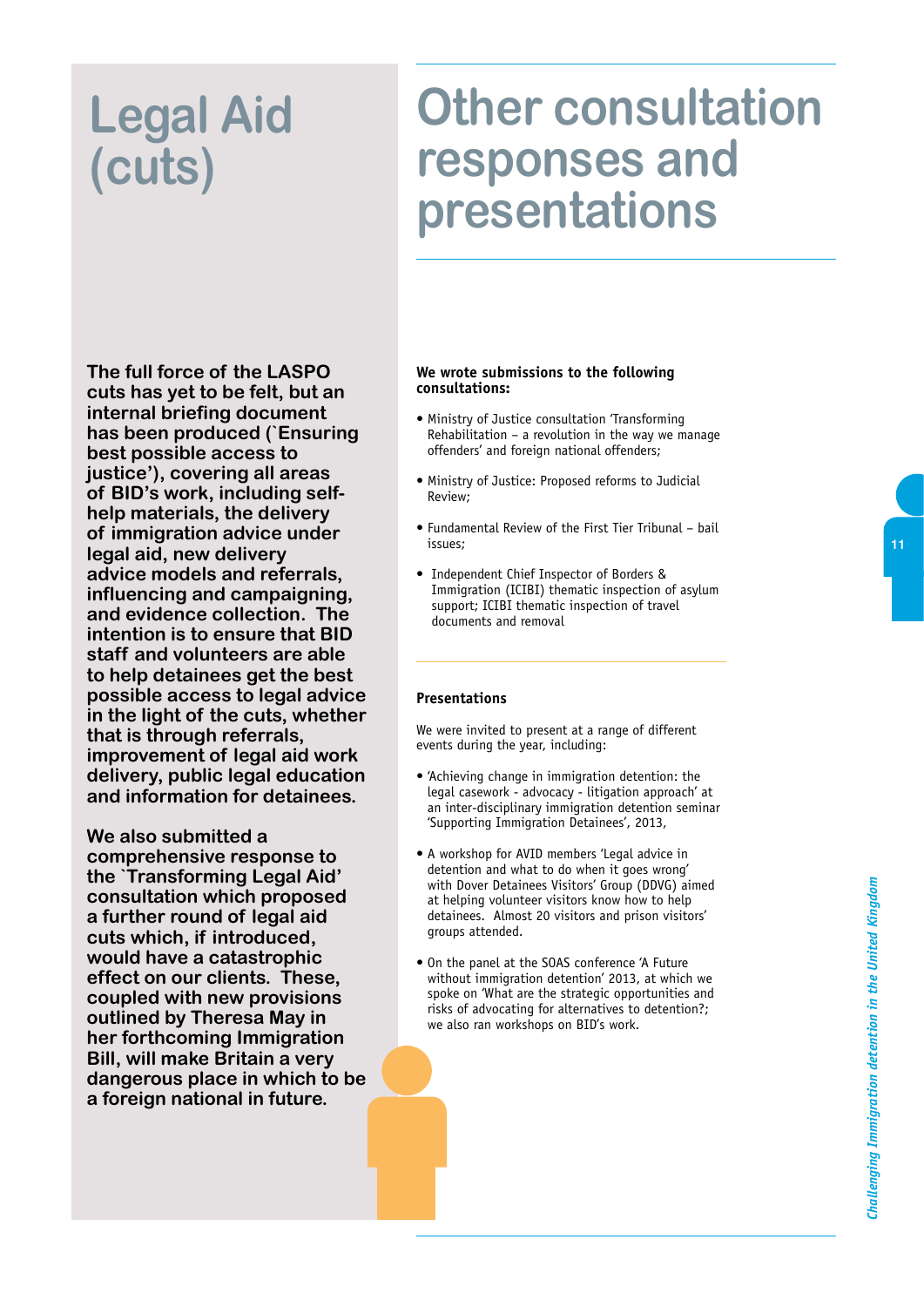## **Separated families' project**

**BID's separated families' project provides legal advice and representation to parents separated from their children by being held in immigration detention. Alongside the legal casework, we carry out research and advocate for policy change, principally with civil servants and politicians, with the strategic aim of ending the separation of families for immigration purposes.** 

**Legal casework:** BID's family legal team supported 113 parents during the year, with a total of 163 children. 67 bail applications were prepared, 19 of which were withdrawn. Out of the 48 that were heard, 17 were bailed, with two representing themselves and being bailed with BID's support. A further 17 clients were granted temporary admission (TA) and 15 were granted bail by other means. 18 clients were removed from the UK. 30 children were reunited with their parents having been represented by BID.

The team also provided legal support to two pregnant women – one had a solicitor and was granted bail, the other client was represented by BID twice and granted temporary admission at the second application.

"The BID they was so helpful to me and they were calling me every day"

#### **Case studies**

AC was in immigration detention for 9 months, having previously served a prison sentence. AC has a child and partner in the UK. BID applied for bail twice for him. During his detention, AC was diagnosed with cancer but did not receive adequate medical care. AC had four hospital appointments scheduled to treat the cancer but was not taken to any of them. On each occasion, transport problems were cited as a reason for the failure to take him for his treatment. So in effect, the cancer was left untreated for six months. There was no mention of AC's cancer in any of the immigration documents.

In a desperate measure to seek urgent assistance, AC commenced a hunger strike in the 8th month of his detention. BiD represented AC in a bail application on the grounds that the length of the detention was far beyond the recommendations in the 'Bail Guidance' for Tribunals, that AC had a family life and suffered from a serious illness which had not been treated. In granting bail, the Immigration Judge raised concerns about the Home Office's failure to allow AC treatment for the cancer. AC was eventually granted bail and is now continuing his substantive immigration case and receiving treatment for his cancer. He has been referred for a civil claim for unlawful detention. AD was in immigration detention for four months before being granted bail in the first application that was submitted by BID. AD has three children and a partner who are all British citizens.

AD is HIV positive and needed to be on 'salvage therapy' which was not being provided in immigration detention. His condition had rapidly started to deteriorate and he began coughing blood and passing blood in his urine. The Immigration Judge agreed with BID's submissions that AD's health would continue to deteriorate if kept in immigration detention and that the Home Office's own policy dictated that AD be released. Furthermore the judge agreed that AD had strong family ties in the UK and the welfare of his children had not been adequately considered by the Home Office. AD also had an ongoing immigration case and was therefore extremely unlikely to abscond. Upon release AD was immediately reunited with his three children and partner.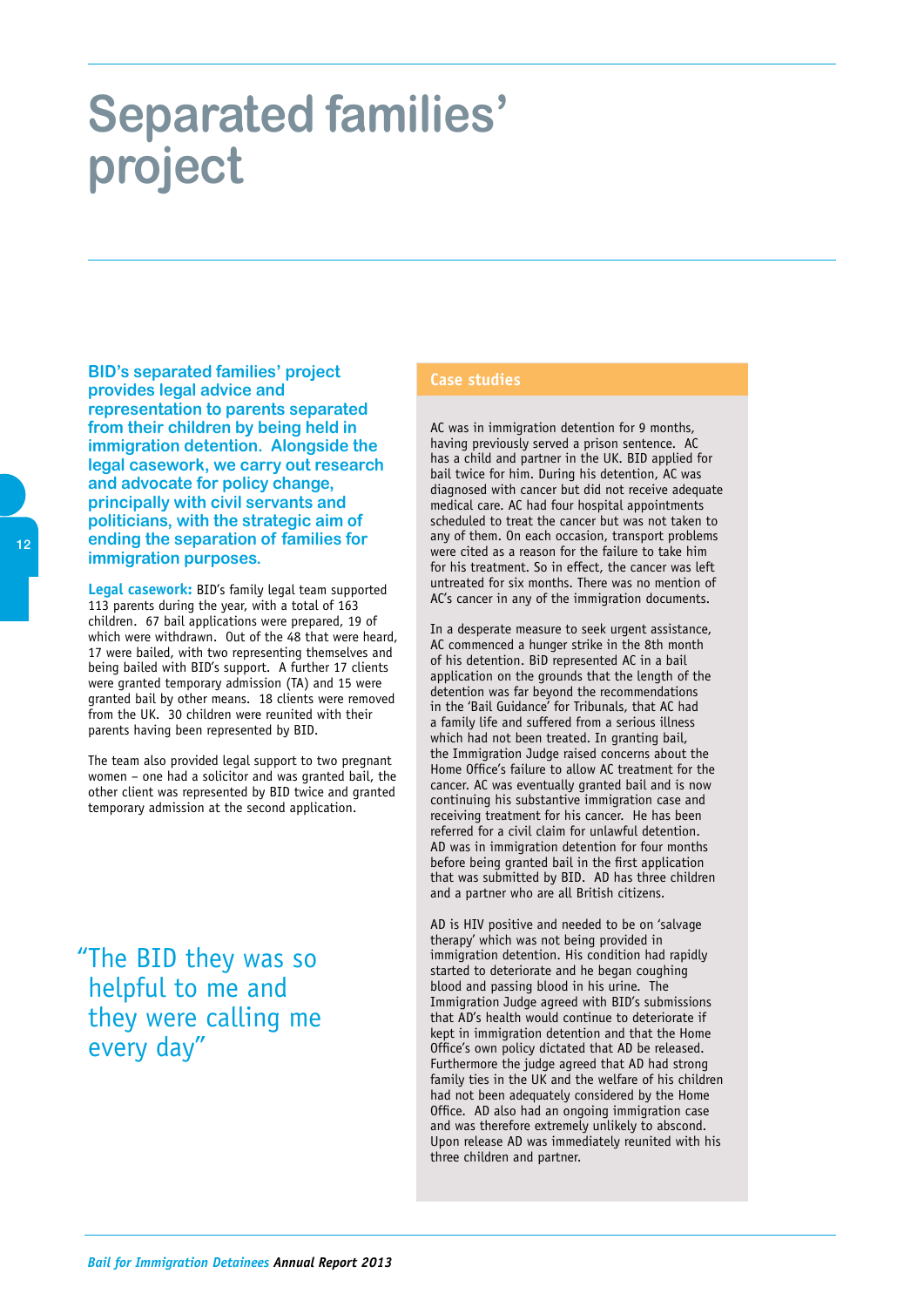## **Research, policy and advocacy, families' project**

**In April 2013, BID published 'Fractured Childhoods', the first UK study on the separation of families by immigration detention. The report examined the cases of 111 parents who were separated from 200 children by immigration detention. It revealed that the Home Office repeatedly failed to safeguard children when detaining their parents, with appalling consequences for the children concerned. In 92 of the cases the parents were released, their detention having served no purpose. And shockingly, in 15 cases, parents were deported or removed from the UK without their children. In one of these cases, the Home Office made no attempt to find out whether the two children were in a safe care arrangement before deporting their single parent father.**

Maggie Atkinson, the Children's Commissioner for England, and Lisa Nandy MP, Shadow Children's Minister spoke at the report's parliamentary launch, which was attended by over 100 people. The report was covered in outlets including Community Care, Children and Young People Now, Politics Home and Politics.co.uk, and by popular blogs including Migrant Rights Network and Free Movement. BID wrote blogs on the research for Open Democracy and Liberal Conspiracy, and it was widely tweeted. Several parliamentarians were briefed about the report's findings; six parliamentary questions were asked by MPs and peers on the issue and several MPs wrote to the Minister raising their concerns. We have held meetings with key influencing targets including Andrew Stunnell MP, who is leading the Liberal Democrat policy review for the 2015 election, Baroness Hamwee, the Liberal Democrat spokesperson in the Lords, and the Independent Family Returns Panel. We have also attended parliamentary events where we have raised the issue of separated families, providing evidence from the report.

**New immigration rules:** the new set of immigration rules that Government laid before parliament last June fail to take into account the need to consider children's best interests when making decisions to deport parents. In the last year, BID produced five briefings for parliamentary debates relating to the separation of migrant families. The evidence we provided was put to good use - for example, in a debate on 23rd October 2012, BID's work and the issue of family separation were cited by Baroness Lister, Lord Avebury, and Baroness Hamwee. More recently, issues we briefed on were picked up by Lord Judd in a debate on 4th July 2013. In the Queen's Speech, the Government outlined its intention to enshrine aspects of the new Immigration Rules in primary legislation in the new Immigration Bill, and we intend to carry out further lobbying work when this Bill is published.

We used data from our report to persuade Home Office officials to make a number of changes to guidance on separated families, to which they agreed following our input. We also drew on our research findings in consultation responses and briefings for parliamentarians, regulators and international bodies.

> "I just want to thank you and your entire team for the great work you are doing. May God bless you all. I was so impressed in the way and manner the barrister you instructed to represent me presented my case before the judge. Though I did not get the bail due to the lack of reasonable sureties, I will by God's grace make sure I have sureties ready for my next bail hearing. Thank you very much for the great work you are doing."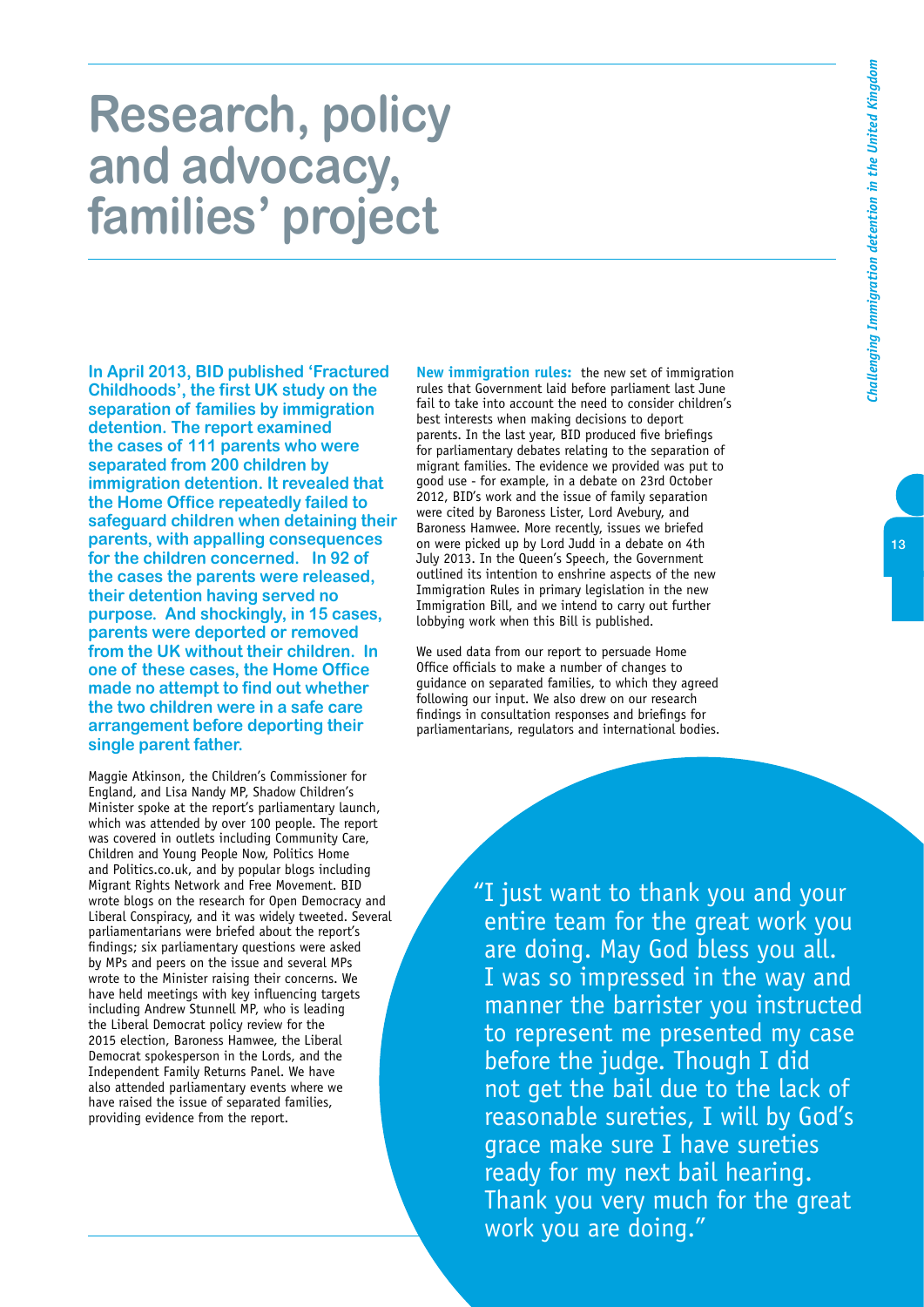# **Detention of children**

Despite the government's commitment to ending the detention of children in 2010, children are still being detained even though in much smaller numbers and for very limited periods. Through our Research and Policy Manager's role as Chair of the Refugee Children's Consortium (RCC) detention sub-group, coordinating joint work on child detention with over 30 refugee and children's charities, we monitor the situation and lobby for changes in policy. This work included:

- Writing the RCC's response to the Home Office's consultation on the Operating Standards for the new detention facility for families
- Meeting John Vine, the Chief Inspector of the UK Borders and Immigration, to discuss work which it would be helpful for him to carry out following his 2010 report on family returns.
- Raising concerns by letter and in a meeting with the Chair of the Family Returns Panel after the publication of their annual report, in particular regarding their recommendation to detain more children.
- Raising concerns with the Home Office about problems families were experiencing in accessing legal advice.

"Thank you so much for your two excellent talks yesterday – I very much enjoyed hearing your viewpoints and experiences, and will continue to follow BID's superlative work with interest."

"Trust me when I say, you have given me hope in my darkest hours and you didn't just stop there, you enabled me with tools to get myself out of that despair. For this I will always be grateful!"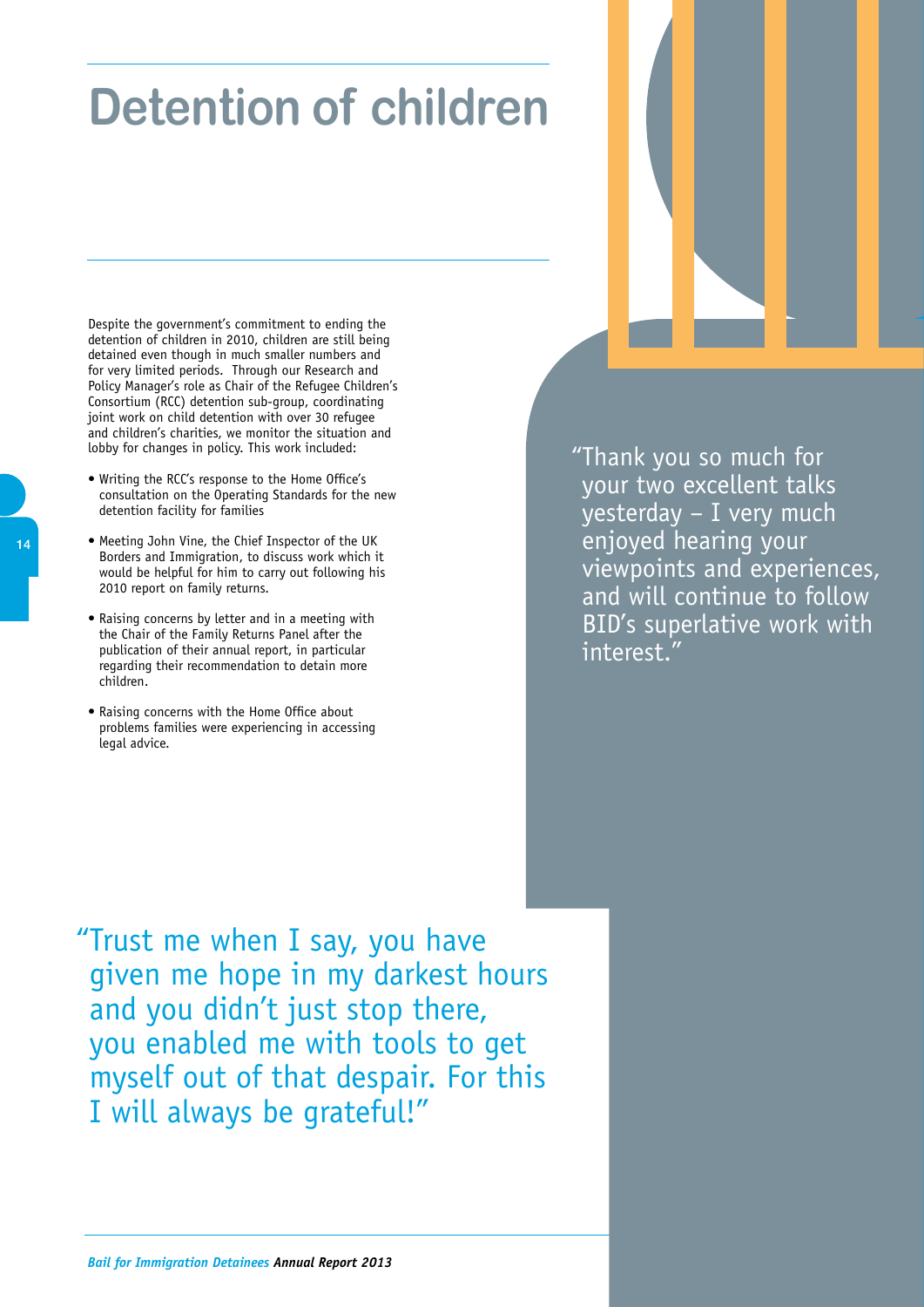### **Sincere thanks to our funders for their loyalty**

Oak Foundation Esmee Fairbairn Foundation Trust for London Lankelly Chase Foundation Sir Halley Stewart Trust Richer Charitable Trust The Tudor Trust Unbound Philanthropy J Paul Getty Jr Charitable Trust 29th May 1961 Charitable Trust Law Society Charity The Funding Network Norda Trust Allen&Overy Foundation Strategic Legal Fund Austin Hope Pilkington Charitable Trust AB Charitable Trust Volant Charitable Trust Evan Cornish Foundation Cole Charitable Trust Network for Social Change Comic Relief

"To be honest, in detention, when people mention about BID, they are helping people, taking them out from detention. They're fighting for people. As a small charity they are doing that, understand? I told you about my friend, BID took him to court and then he get released. He is asylum seeker. He has been to prison before going to detention. He has been there for almost nine months, understand? He can't see his wife outside and the kid, understand? But still they keep him. But finally he is having a solicitor, a legal aid one. But it's BID who take him out of detention. Understand? So, to be honest, people are asking help from you and you are advising them, because not all people you taking to court. Sometimes you advise them and guide them with their case to go to court. Which is really, really helpful and sure we are all thanking you people working at BID as well. Honestly."

 **From an interview:**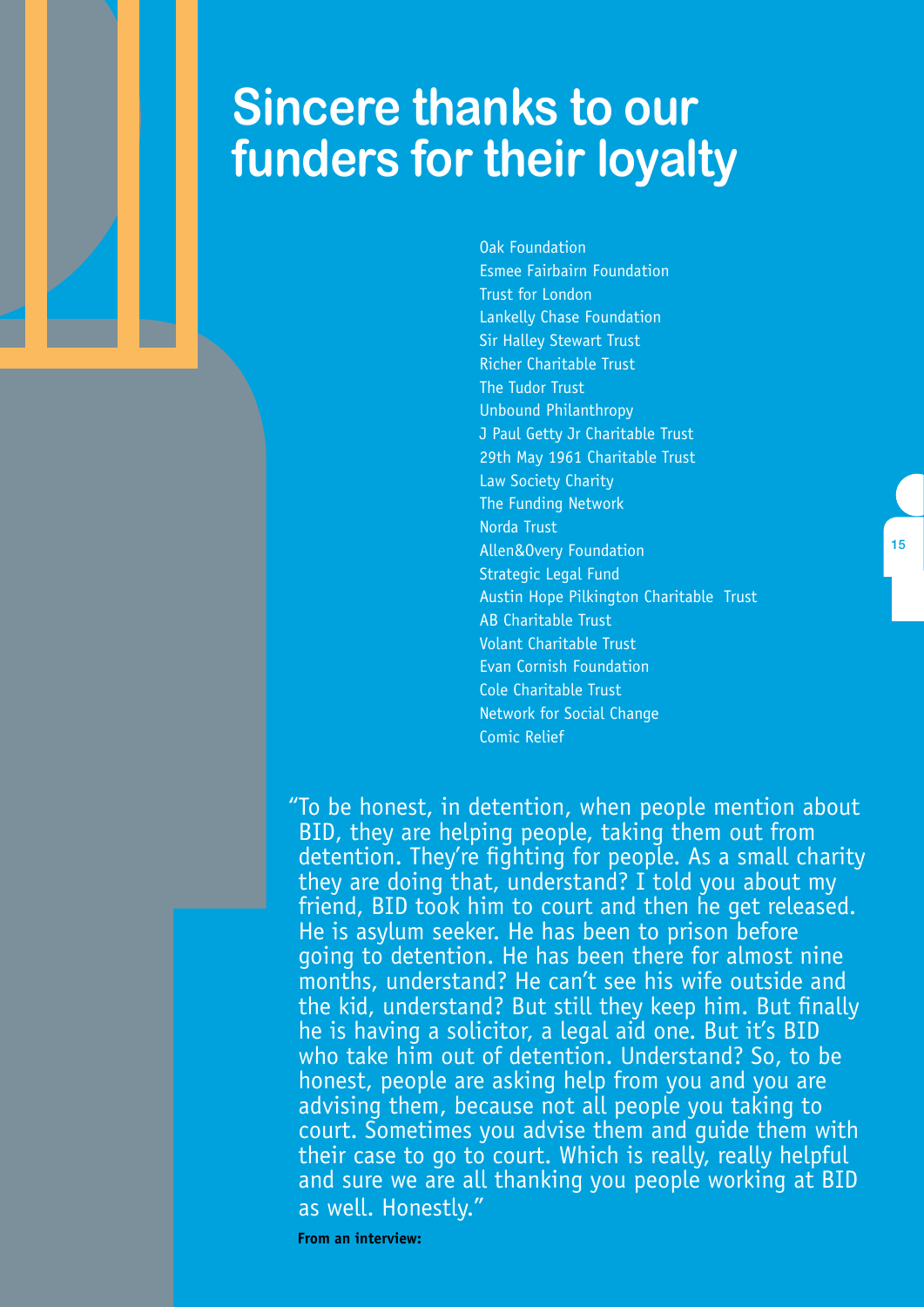### **The staff, trustees and volunteers**

#### **The staff, trustees and volunteers**

#### **Trustees**

Rajeev Thacker (Chair), John Bingham (Treasurer, resigned 20/02/2013), Liz Barratt (Vice-Chair), Laura Bowman, Maggie Pankhurst (Treasurer from 21/02/2013), Chris Tully, Katharine Sacks-Jones (appointed 08/08/2012).

#### **Staff**

Sarah Campbell (Research & Policy Manager), Celia Clarke (Director), Ionel Dumitrascu (BID Oxford Manager), Matthew Duncan (Legal Manager), Elli Free (Legal Manager, Families Project), Pierre Makhlouf (Assistant Director), Iqvinder Malhi, (Legal Manager, maternity leave cover), Frances Pilling (BID South Manager), Natalie Poynter (BID Oxford Manager), Sille Schroder (Legal Manager, on maternity leave), Adeline Trude (Research & Policy Manager), Kamal Yasin (Office & Finance Manager).

#### **Volunteers**

**BID London:** Tony Goodfellow, Targol Jahanbakhsh, Toomaj Karimi-Ayoubloo, Nicholas Beales, Shoaib Khan, Humaira Iqbal, Melissa Ong, Mark Allison, Nicholas Sadeghi, Raza Akhtar, Andy Jamieson, Shabia Sikdar, Sara Saleh, Gordon Fotherby, Liam Carmody, Julia Crellin, Adnan Qadri, Nataliya Petlevych, Ben Monro, Nasrat Sayyad, Raza Akhtar, Charlotte Mathysse, Shabana Saleem, Sophie Miller, Sajid Suleiman, Helene Thiem, Reihane Bawar, Maryam Zakria, Emerald Southern Darbar, Grace Allen, Ubah Dirie, Rebecca Kuehler, Anna Borger, Samir Pasha, Jade Ollivierre, Juan Hogley, Zainab Lantan, Omar Suleiman, Anosha Saleem, Tom Nunn, Hannah Richards, Steffen Kuessner, Dorothea Baltruks, Yahya Alsulaim, Youngeun Koo.

**BID Oxford:** Gill Baden, Sara Davidson, Catherine Kennedy, Maxine Hedworth, Aileen Mooney, Mazharul Karim Mustafa, Angharad Thomas, Amy Neale, Sahara Fergus –Simms, Tom Phillips

**BID South:** John Bingham, Mary George, Michael Heaps, Sue Mullan, Lia Deyal, Sima Keshavarzi, Hawwa Webber, Ruramayi Madzingira, Jennis Slater, Marilyn Miles, Rosy Bremer, Selam Desta, Daisy Watson, Tertius Alberts, Emma Foley, Kate Adams (Dover), Peter Keenan (Dover)

**We would like to thank all the barristers who provided their services to our clients pro bono:**

Francesca Delaney, Anna Watterson, Gwawr Thomas, Siobhan Lloyd, Greg Ó Ceallaigh, Gemma Loughran, Eleanor Claire Hutchinson, Andrew Gilbert, Marisa Cohen, Daniel Sills, Catherine Robinson, Harriet Short, Priya Solanki, John Crosfil, Michelle Pratley, Jack Anderson, David Loveday, Philippa Jackson, Ned Helme, Ben Tankel, Anabella Lee, James Potts, Heather Emerson, Paul Harris, Michelle Knorr, Alasdair Mackenzie, Andrew Burrow, Alison Pickup, Alex Gask, Ben Silverstone, Jane Elliott-Kelly, Catherine Meredith, Thomas Stoat, Val Easty, Stephen Knaffler QC, David Jones, Anthony Vaughan, Raza Halim, Kirsten Heaven, Ronan Toal, Claire McGregor, Navita Atreya, Duran Seddon, Patrick Lewis, Irena Sabic, Navtej Ahluwalia, Helen Foot, Bryony Poynor, Connor Johnston, Owen Greenhall, Leonie Hirst, Thomas Stoat, Frances Trevena, Ali Bandegani, Maria Moodie, Tessa Buchanan, Paul Clarke, Ifeanyi Odogwu, Maria Moodie, Philip Nathan, Richard Mobbs, Althea Radford,Rowena Moffatt, Claire Litchfield, Allan Braddock, Emma Daykin, Eric Fripp, Justine Fisher, Bojana Osanovic, Ellis Wilford, Keelin McCarthy, Sandra Akinbolu, S. Chelvan, Raphael Jesurum, Gordon Lee, Victoria Laughton, Jamil Dhanji, Maryam Mir, Julia Gasparro, Matthew Fletcher, Shivani Jegarajah, Mehvish Chaudhry, Sarah Pinder, Kezia Tobin, Iain Palmer, Samina Iqbal, Claire Physsas, Colin Yeo, Amanda Walker, Catherine Oborne, Bijan Hoshi, Richard Reynolds, Bronwen Jones, Jesse Nicholls, Frances Trevena, Naina Patel, Philippe Bonavero, Tim Potter, Dr. Pavlos Eleftheriadis, Hermione Williams, Hashi Mohamed, Priya Solanki, Sara Anzani, Raj Desai, Kirsten Sjovoll, Sarah Hannett, Joanna Buckley, Grainne Mellon, Sarah Parkes, Simao Paxi-Cato, Rebecca Filletti, Emily Wilsdon, Jennifer Thelen, Afshaan Hena, Justin Leslie, Russell Fraser, Adam Payter, Camille Warren, Rory O'Ryan, Lucy Mair, Marian Cleghorn, Tom Royston, Shazia Khan, Rebecca Pickering, Tara Wolfe, Tasaddat Hussain, Stephen Broach

**Thanks also go to the following barristers for offering us their help and advice:**

Michael Fordham QC, Raza Husain QC, Tim Buley, Laura Dubinsky and Alex Goodman

**As well as to the following solicitors for their help and advice:**

Bhatt Murphy Solicitors: Mark Scott, Jane Ryan, Janet Farrell, Hamish Arnott, Jed Pennington

Deighton Pierce Glyn Solicitors: Sue Willman, Louise Whitfield, Fiona Couzens, Charlie Dobson, Anne-Marie Jolly

Wilson LLP: Kay Everett, James Elliott

Allen & Overy LLP: Andrew Denny, Sophie Orr, David Stranger-Jones, Helen Richards, Jake Lee

Kahiye Alim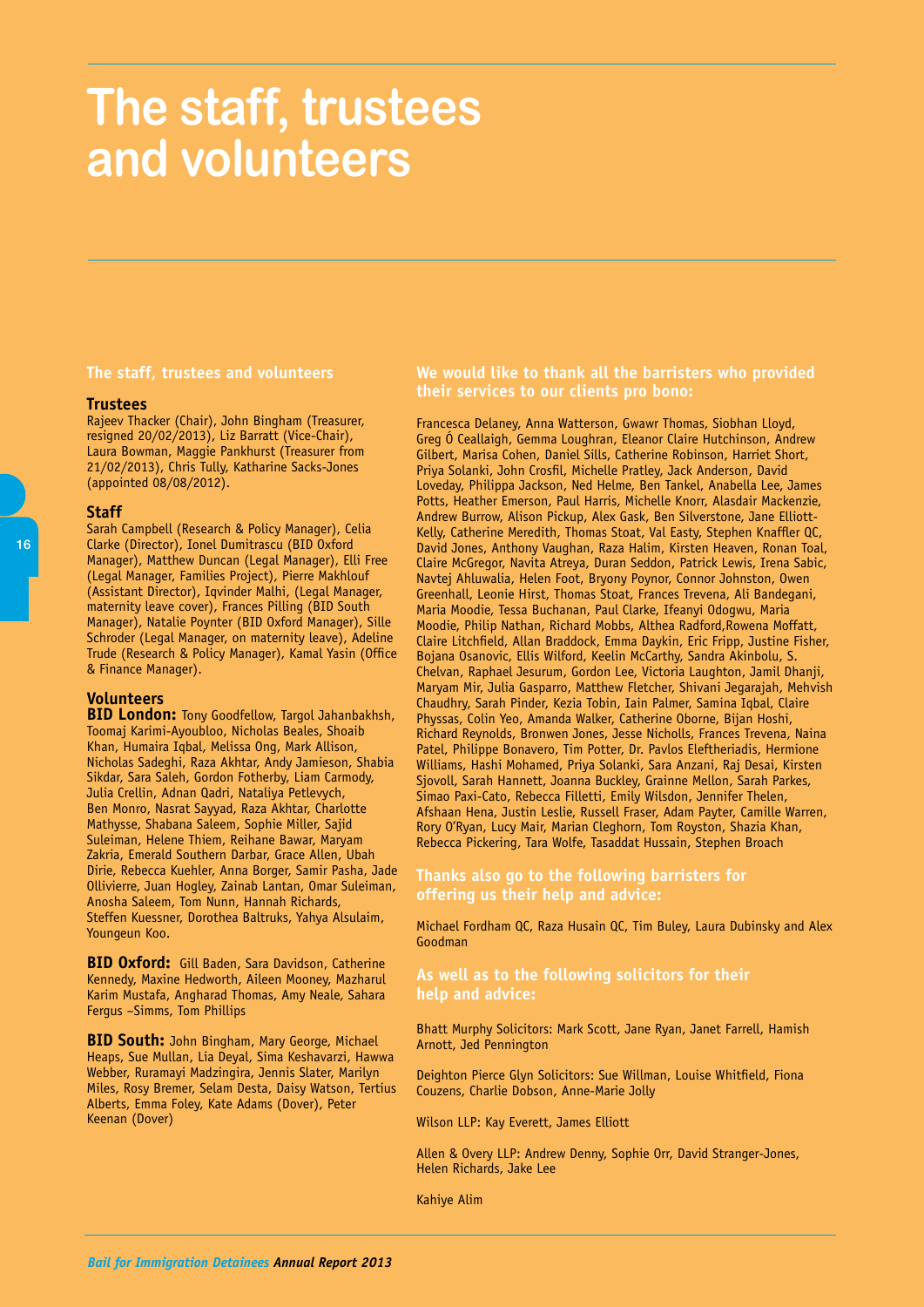# Challenging Immigration detention in the United Kingdom *Challenging Immigration detention in the United Kingdom*

# **Statement of Financial Activities**

**For the year ended 31 July 2013**

|                                                                                            | <b>Restricted</b><br><b>Funds</b><br>£ | <b>Unrestricted</b><br><b>Funds</b><br>£ | 2013<br>£  | 2012<br>£   |
|--------------------------------------------------------------------------------------------|----------------------------------------|------------------------------------------|------------|-------------|
| <b>Incoming resources</b><br>Incoming resources from generated funds:<br>Voluntary income: |                                        |                                          |            |             |
| Donations and grants<br>Activities for generating funds:                                   |                                        | 340,985                                  | 340,985    | 348,601     |
| Investment income<br>Other income                                                          |                                        | 2,813<br>1                               | 2,813<br>1 | 2,718<br>40 |
| Incoming resources from charitable<br>activities                                           | 218,949                                |                                          | 218,949    | 225,865     |
| <b>Total incoming resources</b>                                                            | 218,949                                | 343,799                                  | 562,748    | 577,224     |
| Resources expended                                                                         |                                        |                                          |            |             |
| Costs of generating voluntary income                                                       |                                        | 14,552                                   | 14,552     | 17,936      |
|                                                                                            |                                        |                                          |            |             |
| Charitable expenditure:<br>Right to liberty                                                | 46,133                                 | 41,726                                   | 87,859     | 76,578      |
| Bail casework                                                                              | 73,422                                 | 159,328                                  | 232,750    | 250,372     |
| Families project                                                                           | 37,870                                 | 37,289                                   | 75,159     | 94,022      |
| Research and policy                                                                        | 53,210                                 | 61,189                                   | 114,399    | 119,502     |
|                                                                                            | 210,635                                | 299,532                                  | 510,167    | 540,474     |
| Governance costs                                                                           |                                        | 19,482                                   | 19,482     | 18,369      |
| <b>Total resources expended</b>                                                            | 210,635                                | 333,566                                  | 544,201    | 576,779     |
| Net incoming resources                                                                     | 8,314                                  | 10,233                                   | 18,547     | 445         |
| Reconciliation of funds<br>Total funds, brought forward                                    | 21,497                                 | 169,534                                  | 191,031    | 190,586     |
| Total funds, carried forward                                                               | 29,811                                 | 179,767                                  | 209,578    | 191,031     |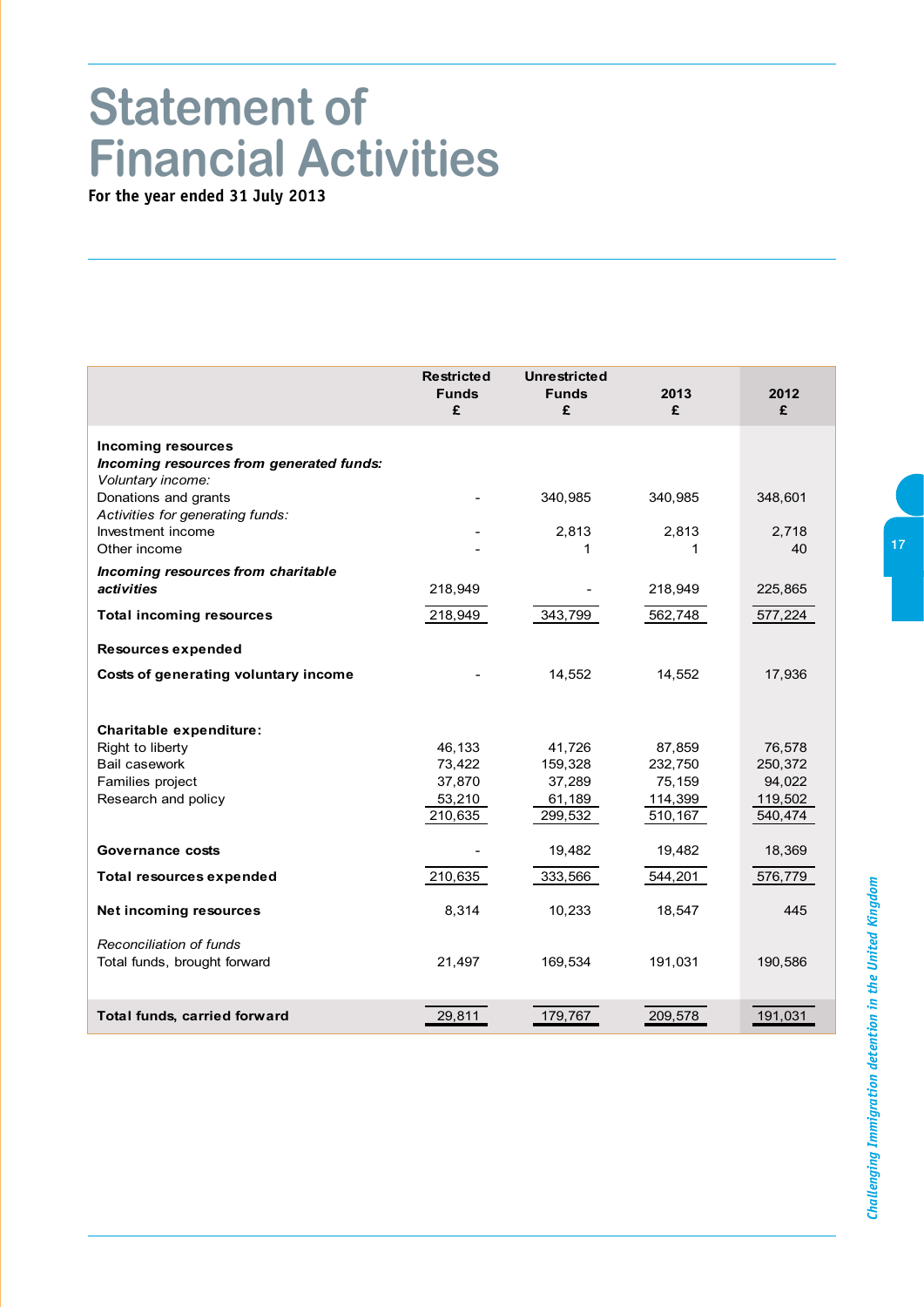### **Balance Sheet As at 31 July 2013**



|                                       | 2013    |         | 2012    |         |
|---------------------------------------|---------|---------|---------|---------|
|                                       | £       | £       | £       | £       |
|                                       |         |         |         |         |
| <b>FIXED ASSETS</b>                   |         |         |         |         |
| Tangible assets                       |         | 233     |         | 349     |
|                                       |         |         |         |         |
| <b>CURRENT ASSETS</b>                 |         |         |         |         |
| <b>Debtors</b>                        | 8,155   |         | 17,081  |         |
| Cash at bank and in hand              | 341,489 |         | 269,987 |         |
|                                       | 349,644 |         | 287,068 |         |
| <b>CREDITORS: amounts falling due</b> |         |         |         |         |
| within one year                       | 140,299 |         | 96,386  |         |
|                                       |         |         |         |         |
| <b>NET CURRENT ASSETS</b>             |         | 209,345 |         | 190,682 |
| <b>NET ASSETS</b>                     |         |         |         |         |
|                                       |         | 209,578 |         | 191,031 |
|                                       |         |         |         |         |
| <b>INCOME FUNDS</b>                   |         |         |         |         |
| Unrestricted funds                    |         | 179,767 |         | 169,534 |
| Restricted funds                      |         | 29,811  |         | 21,497  |
|                                       |         | 209,578 |         | 191,031 |
|                                       |         |         |         |         |

Г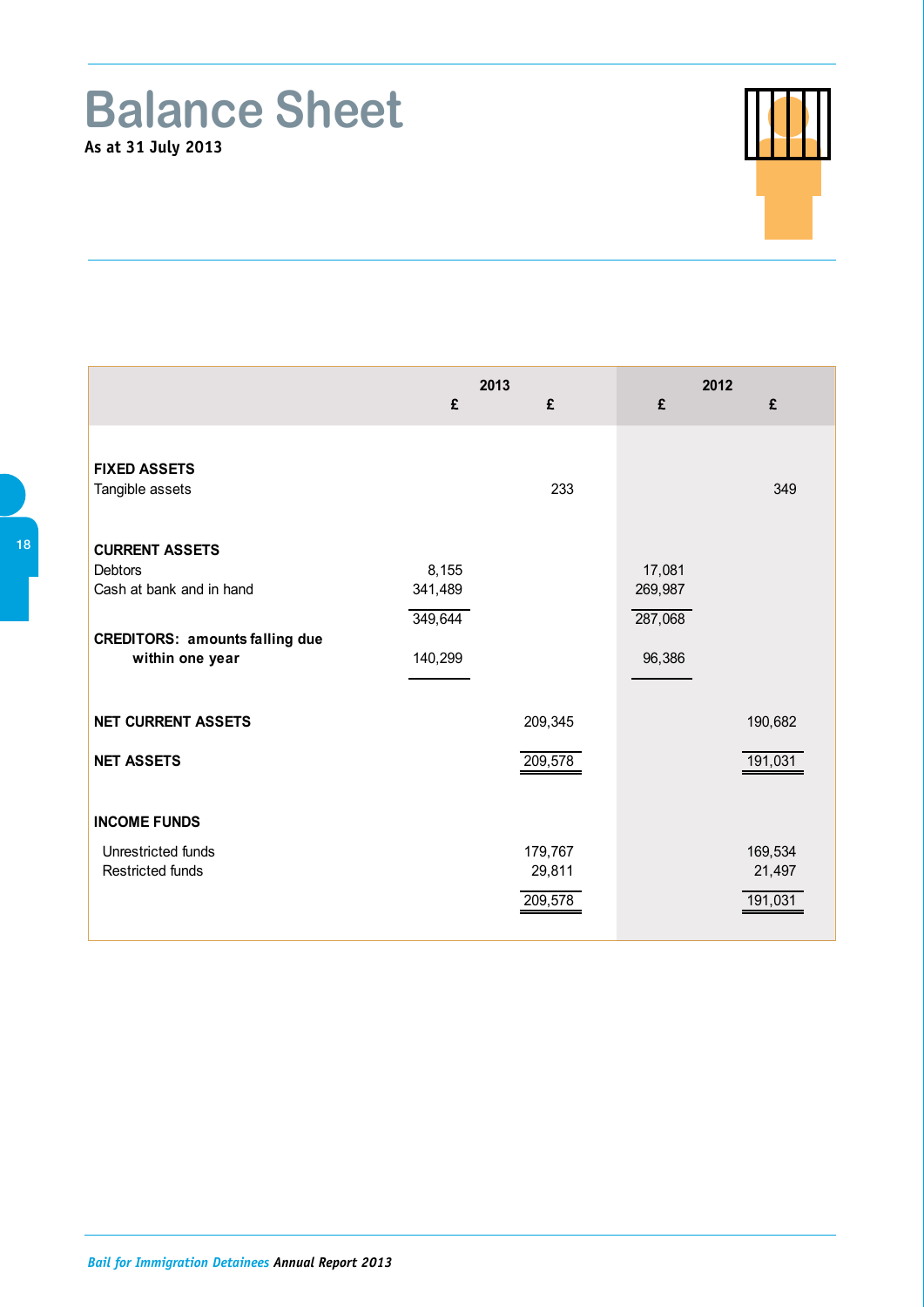"The Minister will know from his previous incarnations that organisations such as BID and ILPA not only have a good track record in their field but they are the only ones that will stand by the most vulnerable groups in society, such as refugees and the homeless.  $\tilde{I}$  would go further than that. In the absence of government, they are effectively the government in their particular field in that they may be the only service-providers available. Of course, one of these services is legal aid. "

 **Earl of Sandwich, House of Lords' debate on legal aid cuts**